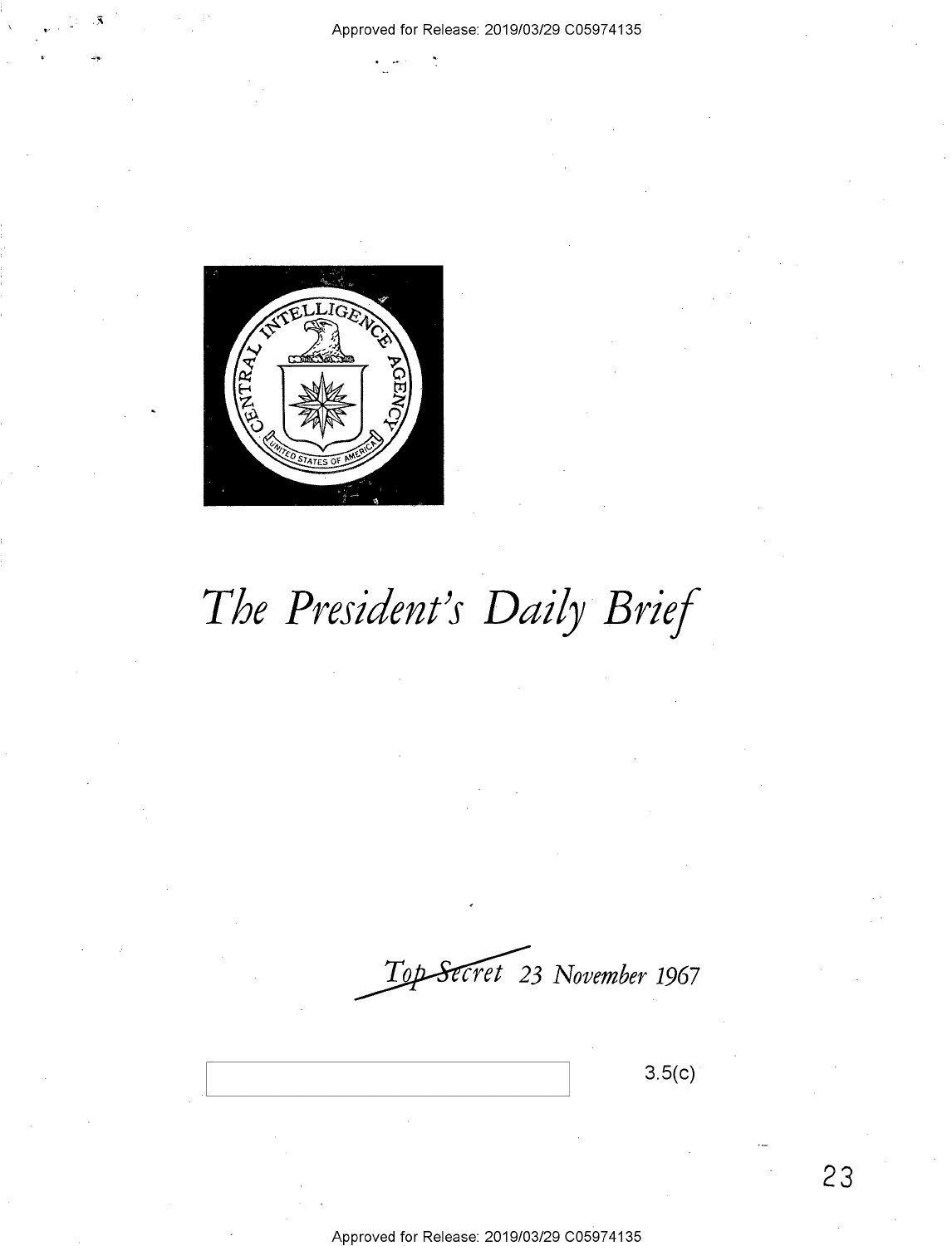

3.3(h)(2)

23 NOVEMBER 1967

DAILY BRIEF

### 1. Cyprus

The Turks have not moved and the issue is still in the political arena as of 5:00 AM EST (noon in Cyprus and 1:00 PM in Ankara).

The Turkish cabinet was in session uhtil early this morning considering Athens' reply to the Turkish note of 17 November. "Not satisfactory" was the verdict announced in a statement after the meeting. The Turks still are insisting on withdrawal of Greek forces illegally on the island.



3.5(c)

I **OP 51::CRET** -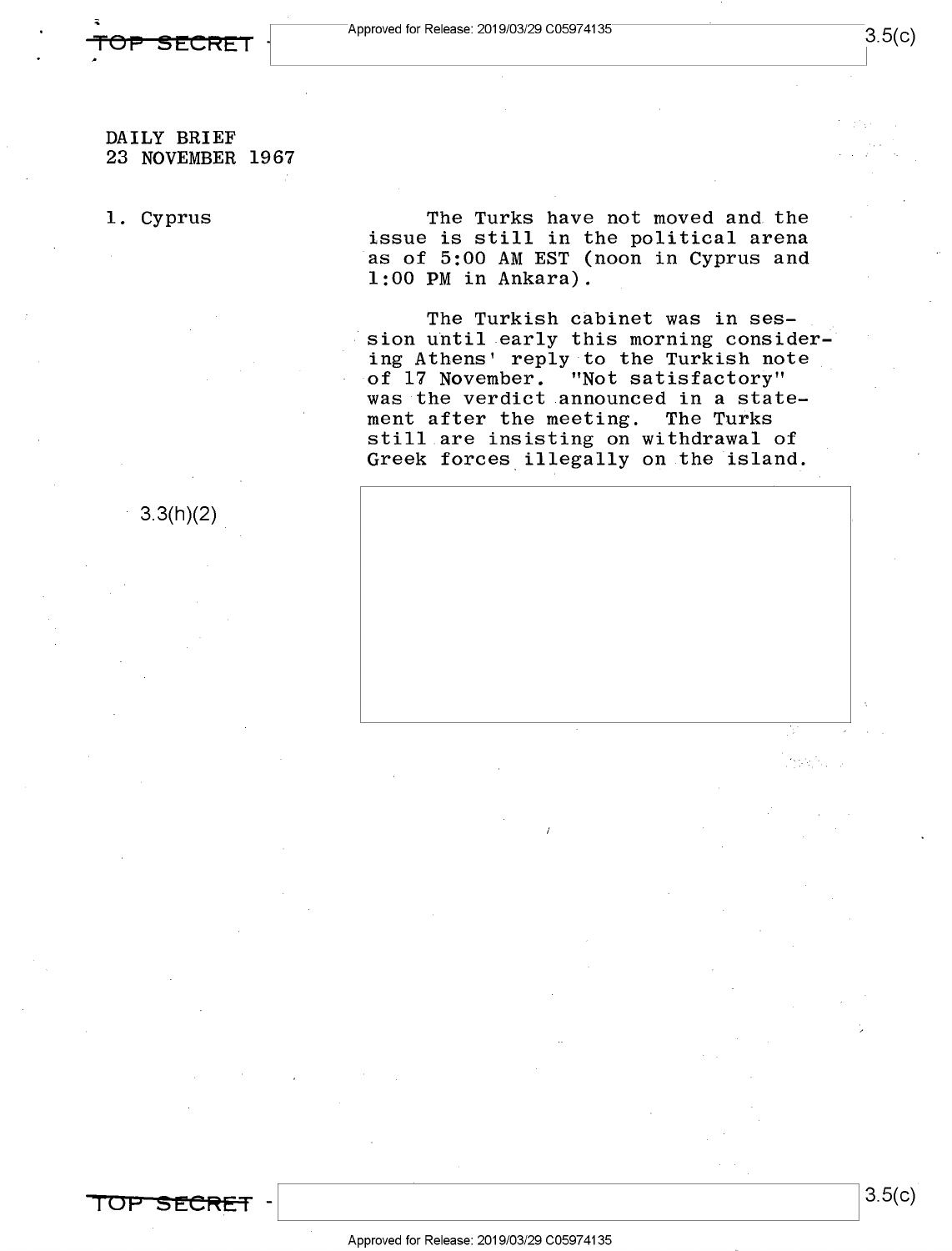2. South Vietnam

Analysis of recent communications involving the 304th North Vietnamese infantry division strongly suggests that as many as four of its regiments are moving toward South Vietnam. deploying elements seem headed for the Laos panhandle rather than the Demilitarized Zone, which was the route for the last division which infiltrated.

3. Soviet Union

3.3(h)(2)

Treaty

3.3(h)(2)

The long-awaited space shot failed<br>Iv after lift-off vesterday. We shortly after lift-off yesterday. believe this was to have been an **un**manned circumlunar mission. could try again in the next day or so, but they probably will want to wait and find out what went wrong.

I I

There will be another good lunar launch "window" about 20 December ..

4. Nonproliferation

5. Chile

A general strike has been called for today to protest anti-inflation measures. This will be the first general strike in four years and the gov-<br>ernment is not taking it lightly. Seernment is not taking it lightly. curity forces have been put on alert.

TOP SECRET -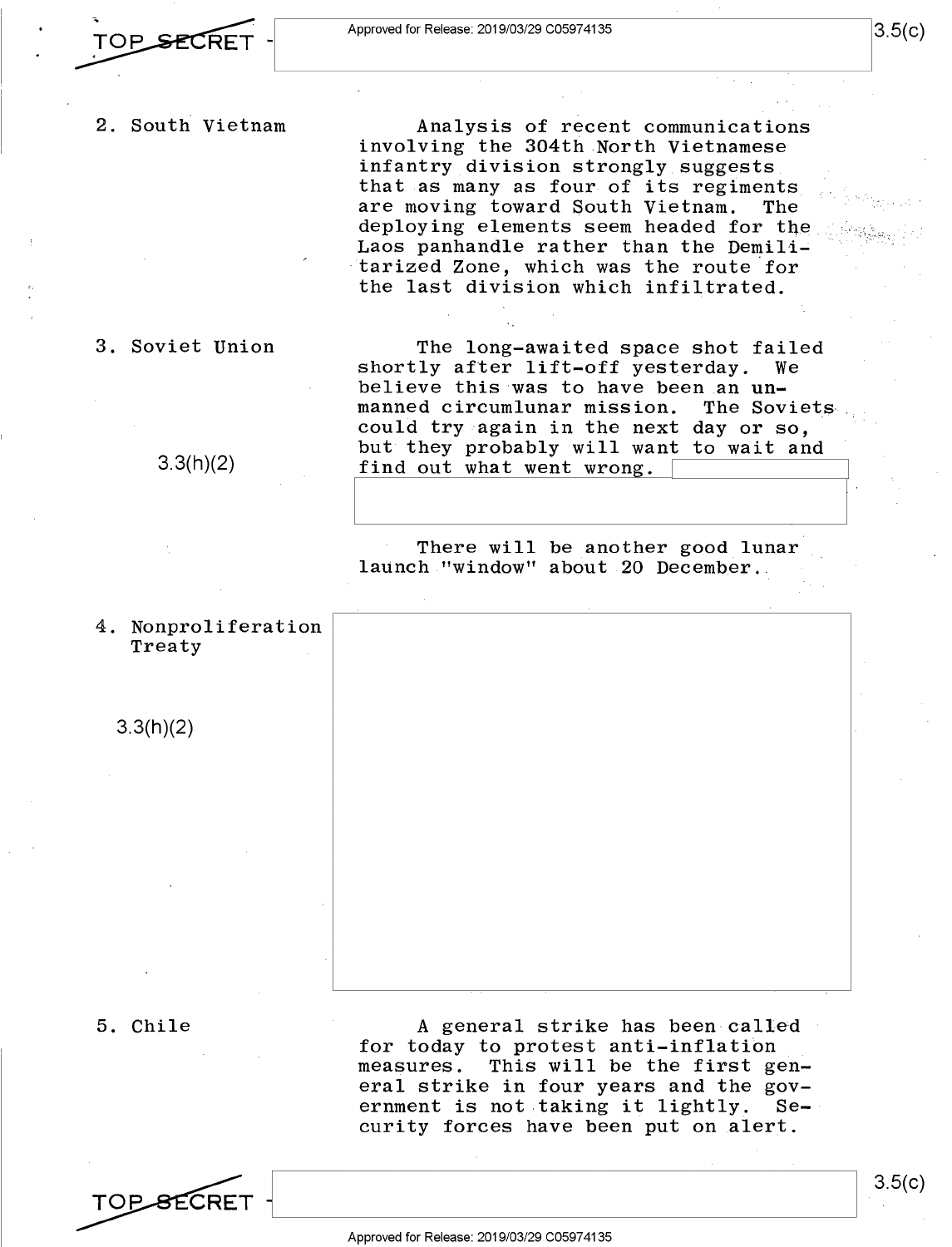6. India

The fall of three state governments in two days has, if anything, helped Mrs. Gandhi. The Congress Party had been out of power in all three states (Punjab, Hariana, and West Bengal) and now has a chance to get its hand back in. A Socialist-sponsored no confidence motion will be debated in Parliament today, but it has no chance of passing.

3.5(c)

West Bengal, with Communist-inspired mobs roaming Calcutta streets, has the most potential for a nasty explosion, but the new state government seems to be moving in with determination.

Damascus, despite growing isolation in the Arab world, warnings from Moscow, and its own extreme military vulnerability, goes right ahead with a hardheaded rigidity that is quite likely to bring on a serious clash with Israel. The Syrians' latest moves include an open call for another round of fighting and denunciation of all resolutions put before the UN.



8. Japan

7. Syria

3.3(h)(2)

9. Japan

**TOP SECRET** -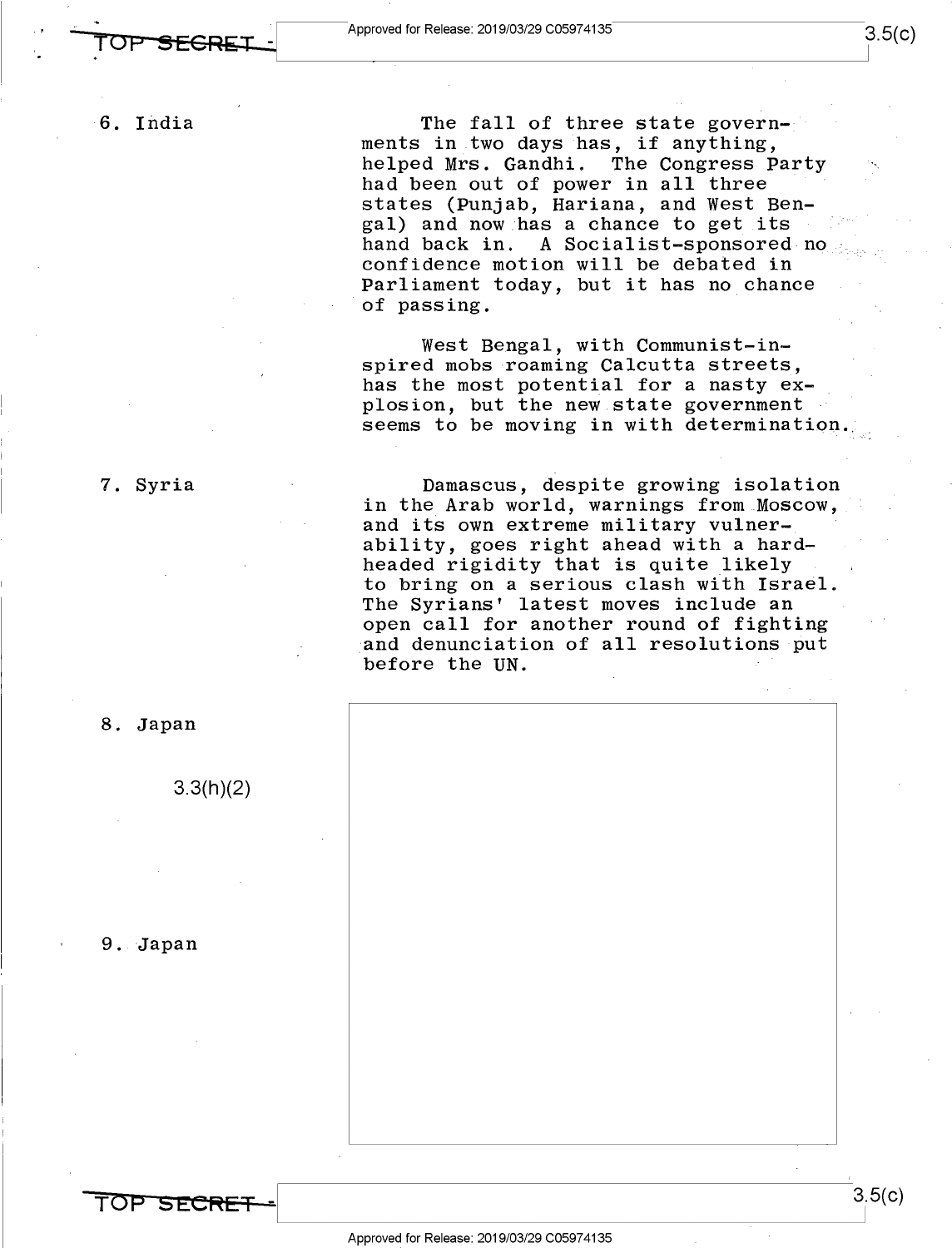$\ddot{\cdot}$ 

 $\ddot{\phantom{a}}$ 

 $\frac{1}{2}$ 

Approved for Release: 2019/03/29 C0597 4135

Top Secret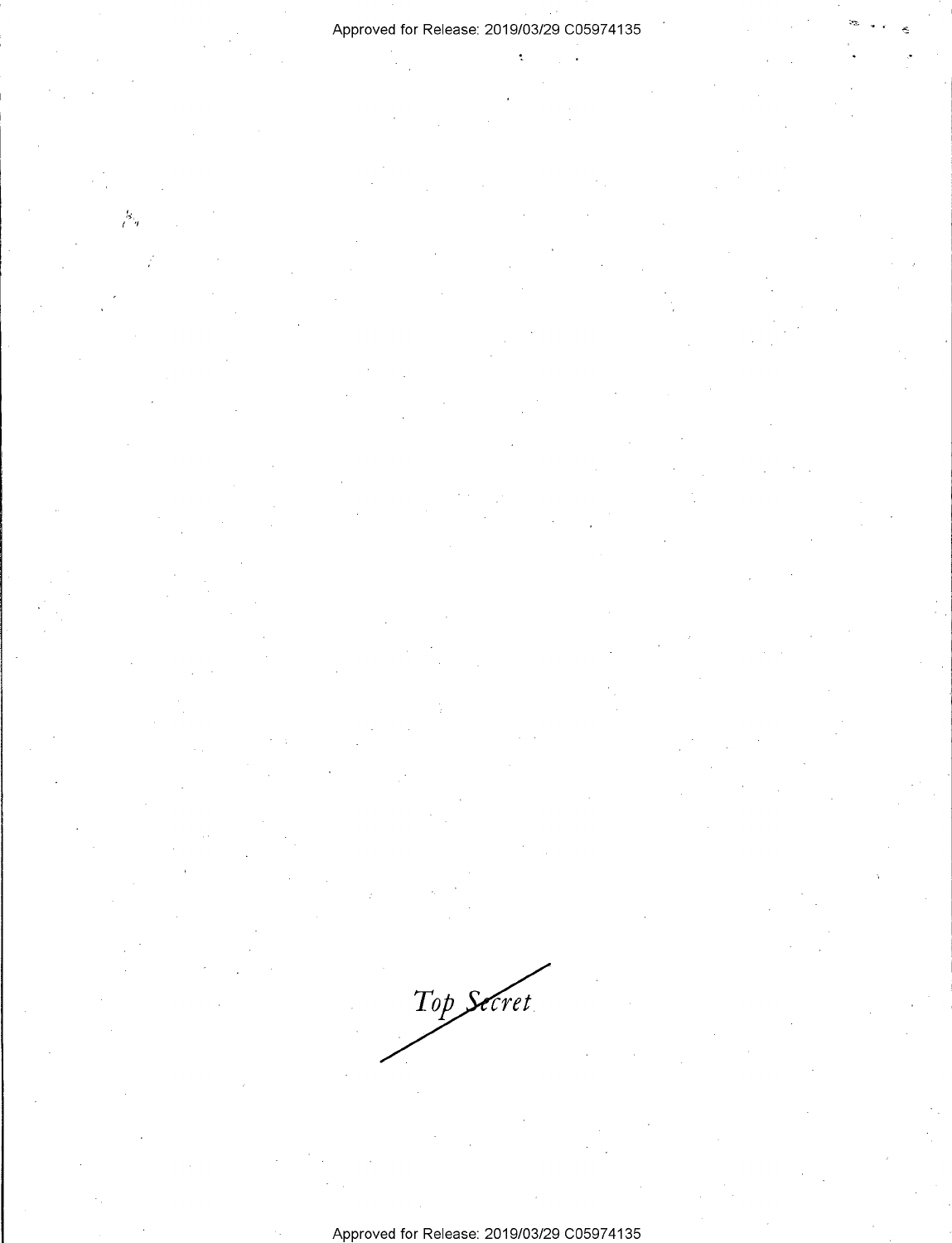



# *FOR THE PRESIDENT'S EYES ONLY*

# Special Daily Report on North Vietnam

Top Secret 16

3.5(c)

23 November 1967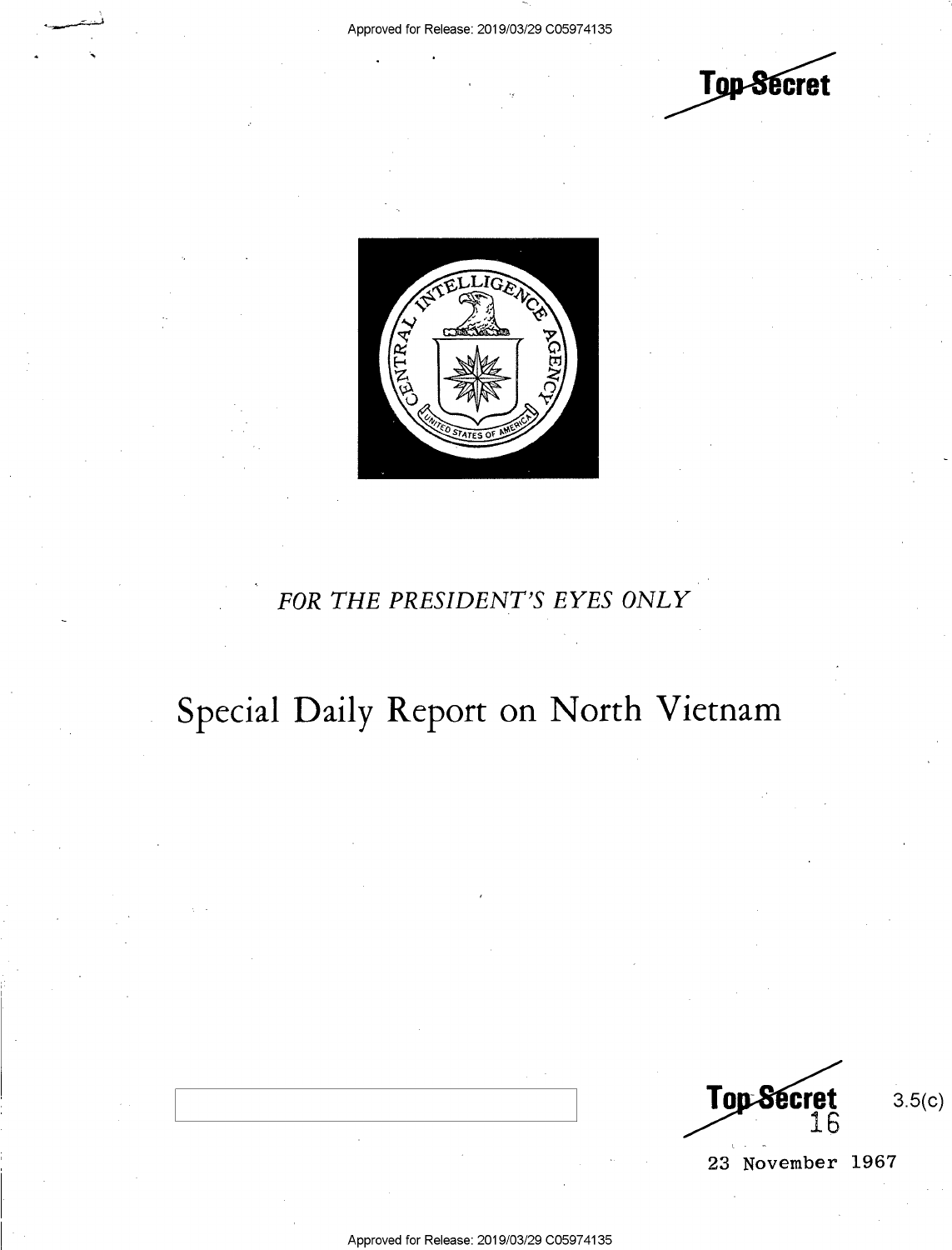TOP SECRET

Special Daily Report on North Vietnam for the President's Eyes Only

.23 November 1967

### I. NOTES ON THE SITUATION

Ambassadors Return to Hanoi: The North Vietnamese ambassadors to Cuba, Czechoslovakia, Rumania, Hungary, and East Germany have all returned to Hanoi<br>in the past ten days, hast ten days,  $\frac{1}{\pi}$  3.3(h)(2) The simultaneous return of this many diplomats

strongly suggests a conference is being held on some kind of special problem.

It seems unlikely that another general North<br>amese policy review is under way. The last Vietnamese policy review is under way. such review was held this past summer and appears to have covered the entire range of issues related to the war. We would expect Hanoi's chief diplomats in France, Moscow, and Peking to return for another gathering of that kind; so far, there is no sign they have. Moreover, the North Vietnamese ambassador to Indonesia just returned to his post after an extended stay in Hanoi following the earlier session.

\* \* \*

Hanoi's Propaganda in Japan: The North Vietnamese have opened a traveling exhibit in Japan. consists of North Vietnamese and Viet Cong weapons, publications, and other items.

3.3(h)(2)

3.5(c)

3.3(h)(2)

 $3.3(h)(2)$ 

Report on Recent Hanoi Damage: On Monday, latest report on the bombings around Hanoi. He conceded that the targets of the US strikes  $3.3(h)(2)$ 

**TOP SECRET** 

3.5(c)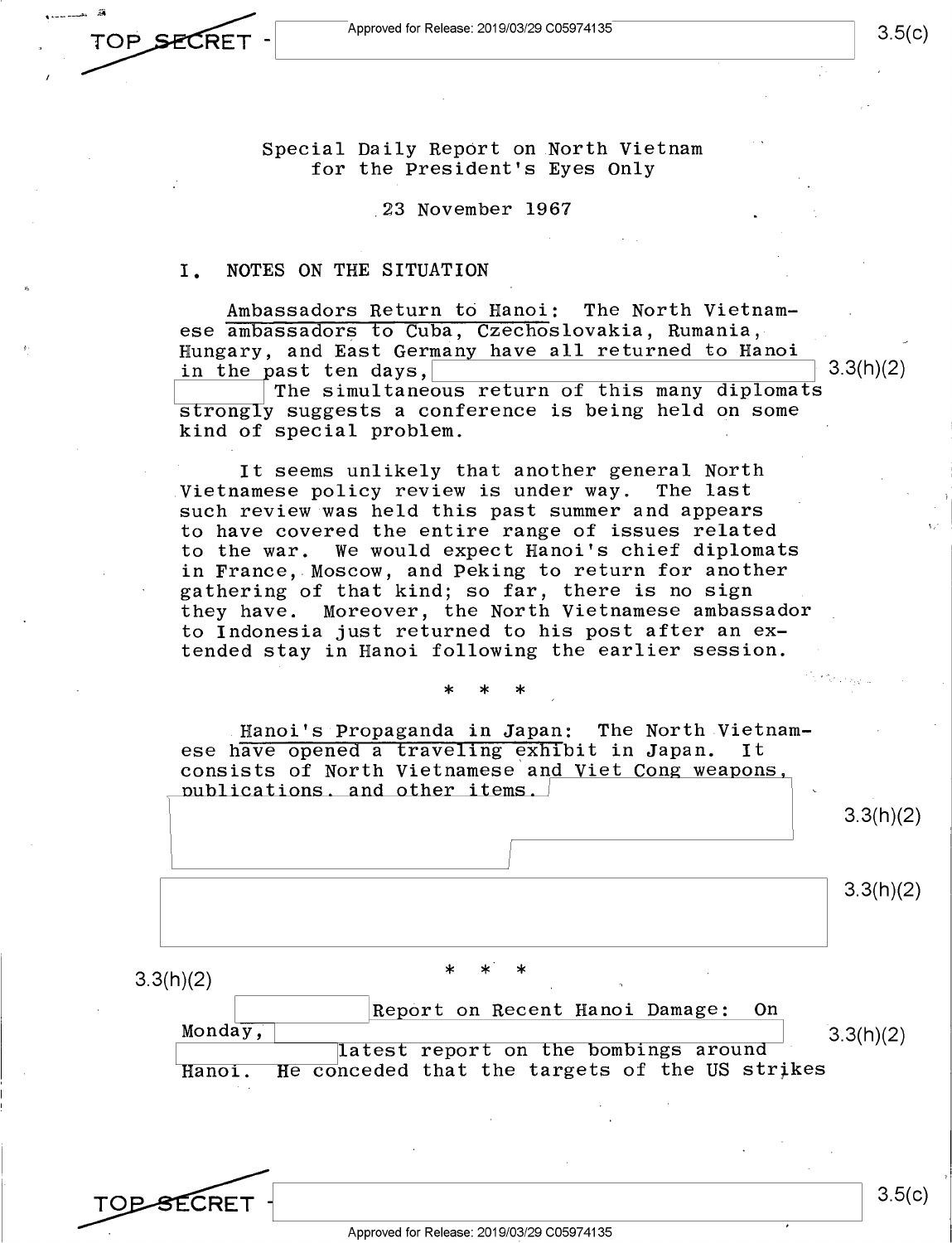were probably military airfields and factories near the capital. He nevertheless wondered whether "the bombs are also intended to break the will" of the civil population. The use of pellet bombs and the warning leaflets dropped from the air over Hanoi lead him to suspect this, he reported.

The noted no signs of panic, however, and no evidence of a general exodus from the city.

The  $|$  also reported several observations in Hanoi just before the recent series of raids. The Paul Doumer Bridge, hit again in late October, was being repaired by "Chinese experts," he said. He added that the span could already support foot and bicycle traffic by mid-November. The areas around the bridge and the power plant are now "absolutely deserted" in daylight hours.

\* \* \*

Cuban Military Delegation to Hanoi: A highlevel Cuban military delegation has arrived in Hanoi at the invitation of the North Vietnamese Ministry of Defense, according to a 21 November announcement by Hanoi. The mission includes the Cuban armed forces chief of staff and probably represents another link in the growing ties between the two countries in their struggle against "Yankee imperialism." While in Hanoi, the delegation will probably inspect the North Vietnamese air defenses--particularly air defense and surface-to-air missiles--and exchange information on guerrilla warfare tactics. The Cuban representation in Hanoi has long included a number of military personnel

\* \* \*

Other Travel Notes: The North Vietnamese trade union delegation which has been in Italy since 15 November received a "rousing welcome" at the headquarters of the Italian United Socialist Party on 22 November, according to a press account. Party officials reportedly reaffirmed their suppor<sup>t</sup> for the unconditional cessation of US bombing of North Vietnam at the meeting.



*;.r\* <sup>0</sup>

3.5(c)

3.3(h)(2)

3.3(h)(2)

3.3(h)(2)

 $\checkmark$ 

3.5(c)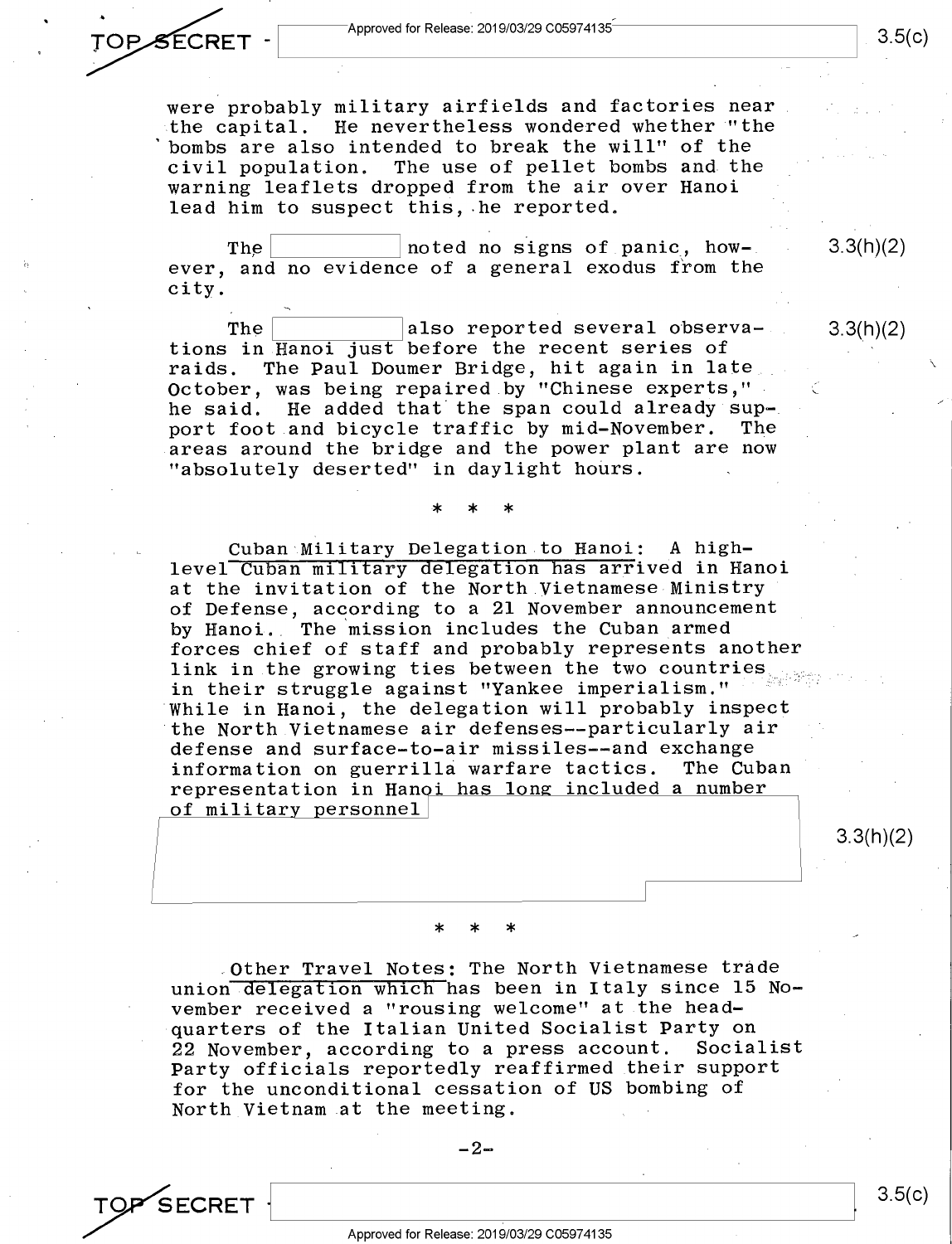TOP SECRET

SECRET

.Soviet Reactions: Interestingly, Soviet propaganda media have not yet taken note of the recent bomb damage to the Soviet attache office in Hanoi. This has, however, been reported in the press elsewhere.

# . \* \* \*

Pravda Home Office Worries About its People in Hanoi: the Pravda correspondent in Hanoi and a man at the home office in Moscow. Moscow, worried about the effects of the  $most$  recent bombings,

"All of our people are unhurt, we were very lucky...a hole was blown in Galya's room." (Galya is evidently a Soviet female working at the Hanoi-Pravda office.) "The bombardment has gone on for four days in a row...and the day before yesterday (i.e., 18 November) delayed-action fragmentation bombs rained down on our area."

3.3(h)(2)

3.3(h)(2)

3.3(h)(2)

 $3.3(h)(2)$ 

# \* \* \*

II. NORTH VIETNAMESE REFLECTIONS OF US POLITICAL ATTITUDES ON THE WAR

Viet Cong Comment on the Bunker-Westmoreland Trip: The Liberation Front, in a clandestine broadcast in Vietnamese on 16 November, reported that the recent return to the US of General Westmoreland and Ambassador Bunker "clearly reflects the confusion and panic of these two US aggressors." The broadcast claims that despite their awareness of the "peril and stalemate," the US officials "dare to lie to themselves and to fool the American people by boasting enthusiastically over the situation in Sou'th Vietnam." Continuing on this theme, the broadcast recounted the numerous "victories" won by the Communists in the current "winter-spring" campaign. The broadcast asserted that in view of these serious US losses, "it is certain that Bunker and Westmoreland will ask for more reinforcements, aid, weapons, and money to expand and pursue their aggressive war in Vietnam."

-3-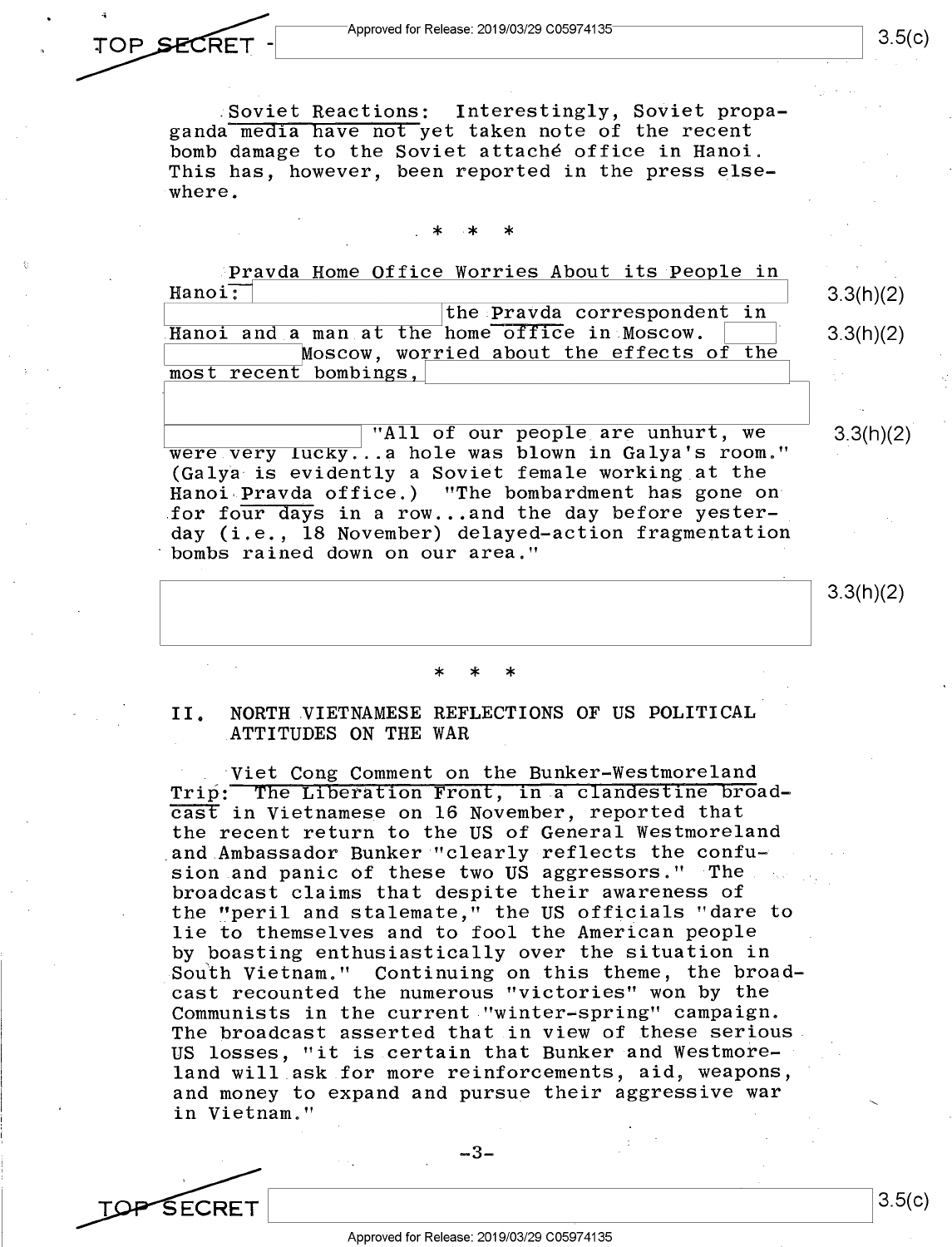$3.5(c)$ 

TOP SECRET

 $\degree$  Liberation Radio went on to ridicule President Johnson's recent tour of US military bases as an effort to "flatter, deceive, and incite US troops to go to South Vietnam and die shamefully," and to contrast this with Governor Wallace's call for a cut in US aid in order to force the US "satellites to send mercenaries to South Vietnam."

\* \* \* 3.3(h)(2) -4- 3.5(c) TOP SECRET